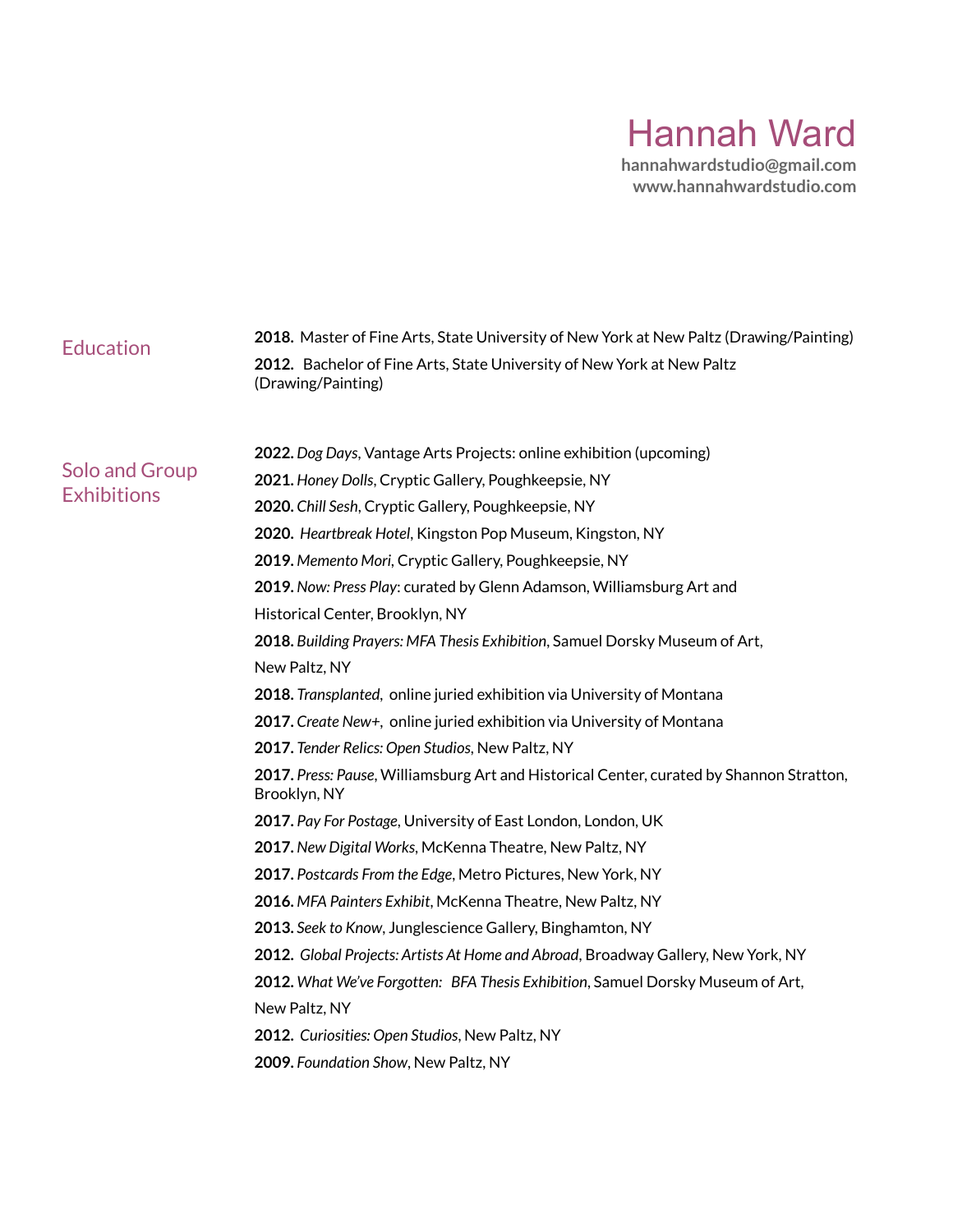# **Experience**

#### **2022-present.** Development Associate and Resident Artist, Woodstock Farm Sanctuary,

#### High Falls, NY

\*Non-profit fundraising support, donor stewardship and fulfillment, database maintenance \*Illustration project depicting the residents of Woodstock Farm Sanctuary to educate on and advocate for farmed animals, along with providing affordable items for the sanctuary shop.

#### **2018 - 2022.** Prosthetics Technician, Össur Americas, Newburgh NY

Construction, painting, and repair of custom prostheses for upper and lower extremities.

# **2017.** Instructor of Record:ARS105: Intro to Studio Art, State University of NY at New Paltz

Introduction to the fundamentals of studio art and composition, with an emphasis on life drawing. Responsibilities included development of original syllabus, lesson plans, technical demonstrations and assessing student work

# **2017.** Instructor of Record:ARS140: Intro to Painting, State University of NY at New Paltz

Introduction to oil painting, combining technical skills with conceptual projects. Responsibilities included development of original syllabus, lesson plans, technical demonstrations and assessing student work

#### **2016.** Model Coordinator, Art Department, State University of New York, New Paltz

Managed, scheduled, and hired models for art department

### **2016.** Internship in College Teaching: Watermedia and Collage, State University of New York, New Paltz

Assisted professor in instruction of watermedia techniques, with an emphasis on materials exploration

# **2015--2016.** Teaching Assistant: Special Education 8-1-1, Maine Endwell High School, Endwell, NY

Education, daily living skills, and communication/social skills of teens and adults with disabilities

### **2011.** Teaching Assistant: Thematic Drawing, State University of New York, New Paltz

Assisted professor with instruction and discussion of drawing projects with an emphasis on conceptual portfolio development

#### **2009--2011.** New Paltz Costume Shop

Design, stitching, production, and shop organization for stage productions

# **Bibliography**

# **2021.** "Confronting Mortality: Surrealistic Drawings by Hannah Ward," interview,

Obsessed with Art

**2020.** *Healers and Patients Talk: Narratives of a Chronic Gynecological Disease,*

Véronique A. S. Griffith (published book)

**2019**. "Hannah Ward," interview, Intitular Creative (digital magazine)

**2018.** *The Weird Reader: volume III,* edited by Michael Burnham

(published literary journal)